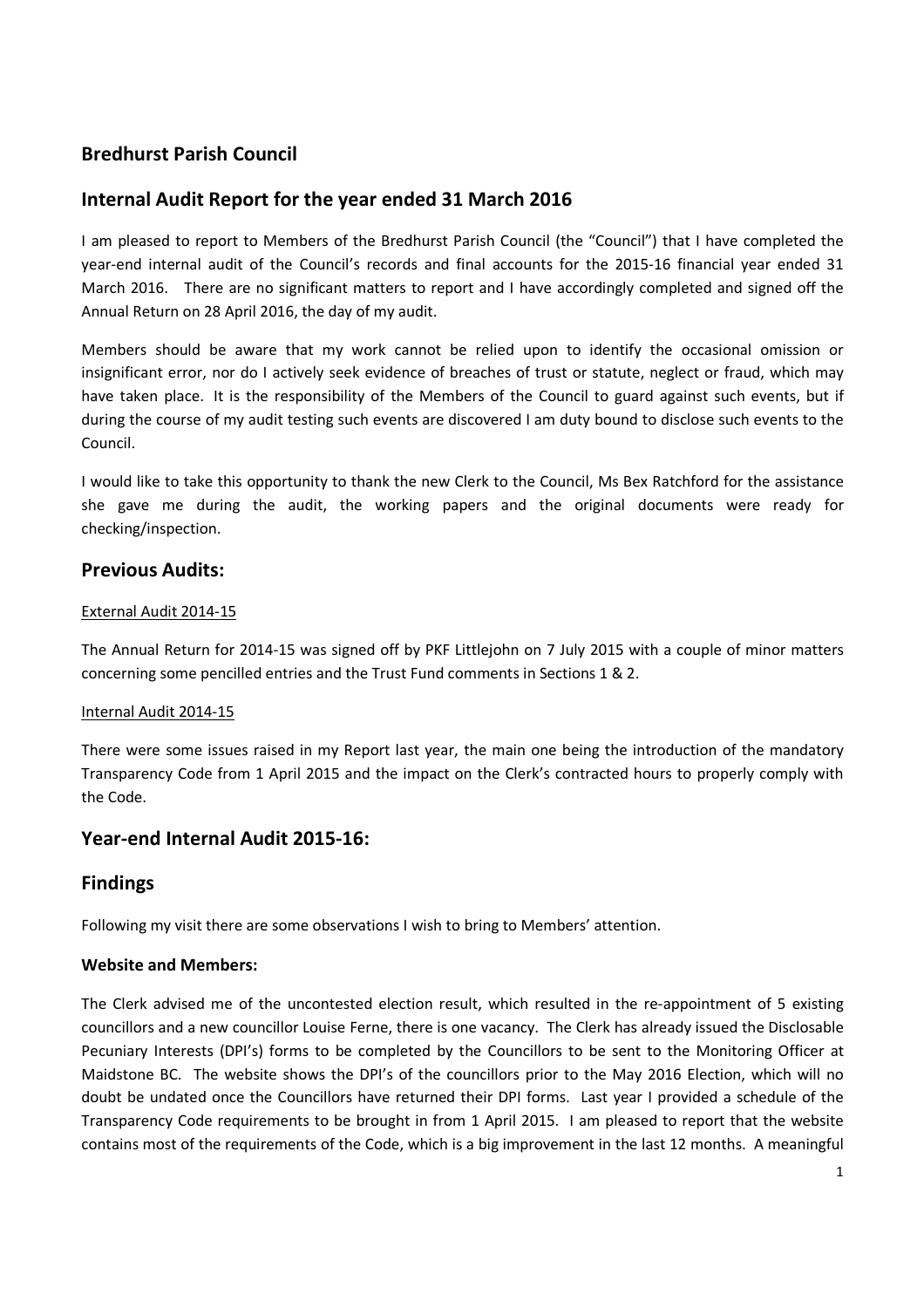website is becoming increasingly important for local councils to keep in touch with its residents as well as some of the other forms of communication such as Facebook as adopted by the Council. The Clerk explained that she and the Chair and Vice-Chair shared the administration rights to the Facebook account. The Clerk also advised that this Council will be one of several local councils to trial a new website design being introduced by the EiS Department at Kent CC, which hopefully attract more visitors to the website.

## **Standing Orders and Financial Regulations:**

The Standing Orders and Financial Regulations need updating, which the Clerk intends to bring to the new Council early in its new municipal year. Both these documents when approved should be posted to the Council's website.

### **Risk Management, Insurance Arrangements and Asset Register:**

The Council entered into a new 3-year long-term agreement (LTA) with Hiscox Ltd via Came & Co, insurance brokers (Min 13.5 - 7 May 2014), to expire 31 May 2017. I understand the Council has been offered a new 3 year deal with Hiscox, which is effectively a two-year extension on the existing LTA, making it a 5-year insurance contract. Came & Co. appear to be offering this extension of contract to many of its clients. **Post Audit Note**: The Council has wisely, in my view refused the offer of the 2-year extension of contract.

The Council is to review its risk management arrangements at the May 2016 meeting. One of the big risk areas are the playgrounds. The Council has a good system in place to monitor the playgrounds and the associated equipment. Councillors keep an informal eye on things at least once a week, which are supplemented by the Maidstone BC's monthly inspection service with a full ROSPA inspection carried out by Craigdene Ltd.

Last year I mentioned the need to review the Asset Register and to fix the asset values at their original cost (or a proxy value if unknown) and not adjusted annually like the insurance values. The Council's assets mainly consist of various pieces of street furniture, parish notice boards, a village sign and playground equipment. The Clerk plans to update the Asset Register during 2016-17, which will include the "best practice" of maintaining a digital photographic library of the assets.

### **Bookkeeping & Budgetary Control:**

The bookkeeping and budgetary control statements are held on spreadsheets and are well maintained by the new Clerk. I reviewed the 2016-17 budgetary process, which contained some very good supporting papers with % options for Councillors to consider. The Council decided on a 12% increase in precept for 2016-17 raising the annual precept to £9,671.

The Clerk has switched the backup arrangements of the computer records of the whole Council to the "cloud based" Dropbox online storage facility, which is becoming increasingly popular amongst my parish council clients.

### **Payments, Payroll, VAT and Income**:

I carried out a sample check on payments tracing them from the receipt of the original invoice through to the issue of the cheque and the clearance of the cheque against the bank account. I found no errors or omissions.